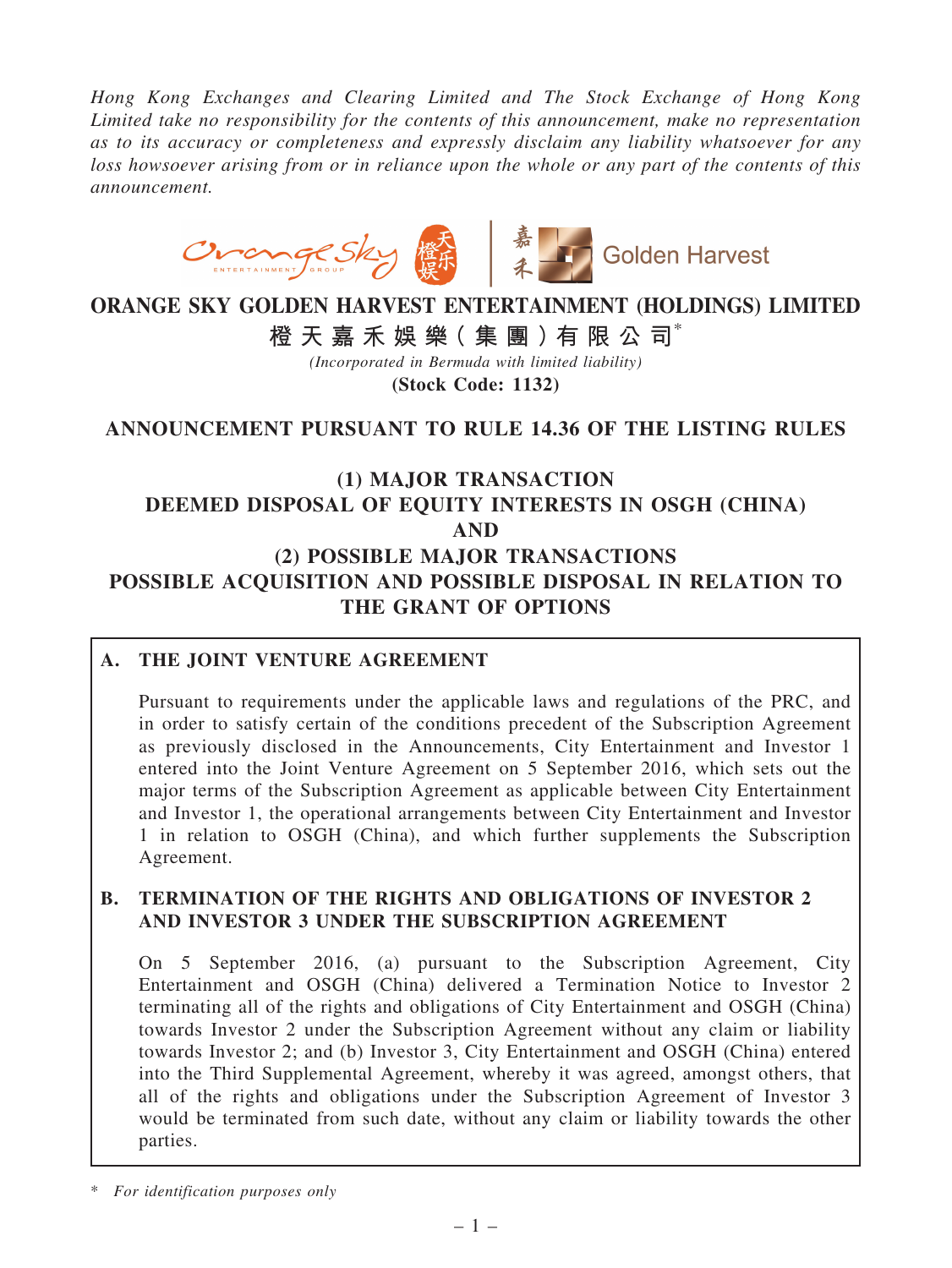Reference is made to the announcements of Orange Sky Golden Harvest Entertainment (Holdings) Limited (the ''Company'') dated 15 March 2016 and 1 April 2016, in respect of the entering into of the Subscription Agreement, the First Supplemental Agreement, the Letter of Undertaking and the Second Supplemental Agreement (the "Announcements"). Unless otherwise defined herein, capitalised terms used in this announcement shall have the same meanings as those defined in the Announcements.

## A. THE JOINT VENTURE AGREEMENT

Pursuant to requirements under the applicable laws and regulations of the PRC, and in order to satisfy certain conditions precedent of the Subscription Agreement (which, for the purposes of this announcement, shall mean the Subscription Agreement as amended and supplemented by the First Supplemental Agreement and the Second Supplemental Agreement) as previously disclosed in the Announcements, City Entertainment and Investor 1 entered into a joint venture agreement on 5 September 2016, which (a) sets out the major terms of the Subscription Agreement as applicable between City Entertainment and Investor 1 and the operational arrangements between City Entertainment and Investor 1 in relation to OSGH (China), and (b) further supplements the Subscription Agreement (the ''Joint Venture Agreement''). The major supplemental terms of the Joint Venture Agreement are summarised as follows:

Date: 5 September 2016

**Parties:** (1) City Entertainment; and

- 
- - (2) Investor 1.

(for the purposes of this announcement, each a ''Party'' and collectively, the ''Parties'')

- Deadlock Arrangements: As disclosed in the Announcements, the Parties agreed that following the completion of registration procedures for changes in relation to the Subscription Agreement by OSGH (China) and subject to the issuance of business license by the State Administrative Department for Industry and Commerce of the PRC, upon the fulfilment (or where appropriate, waiver) of the conditions precedent under the Subscription Agreement as reasonably determined by Investor 1:
	- (1) the OSGH (China) Board shall comprise seven directors, and City Entertainment shall be entitled to appoint six directors to the OSGH (China) Board while Investor 1 shall be entitled to appoint one director to the OSGH (China) Board;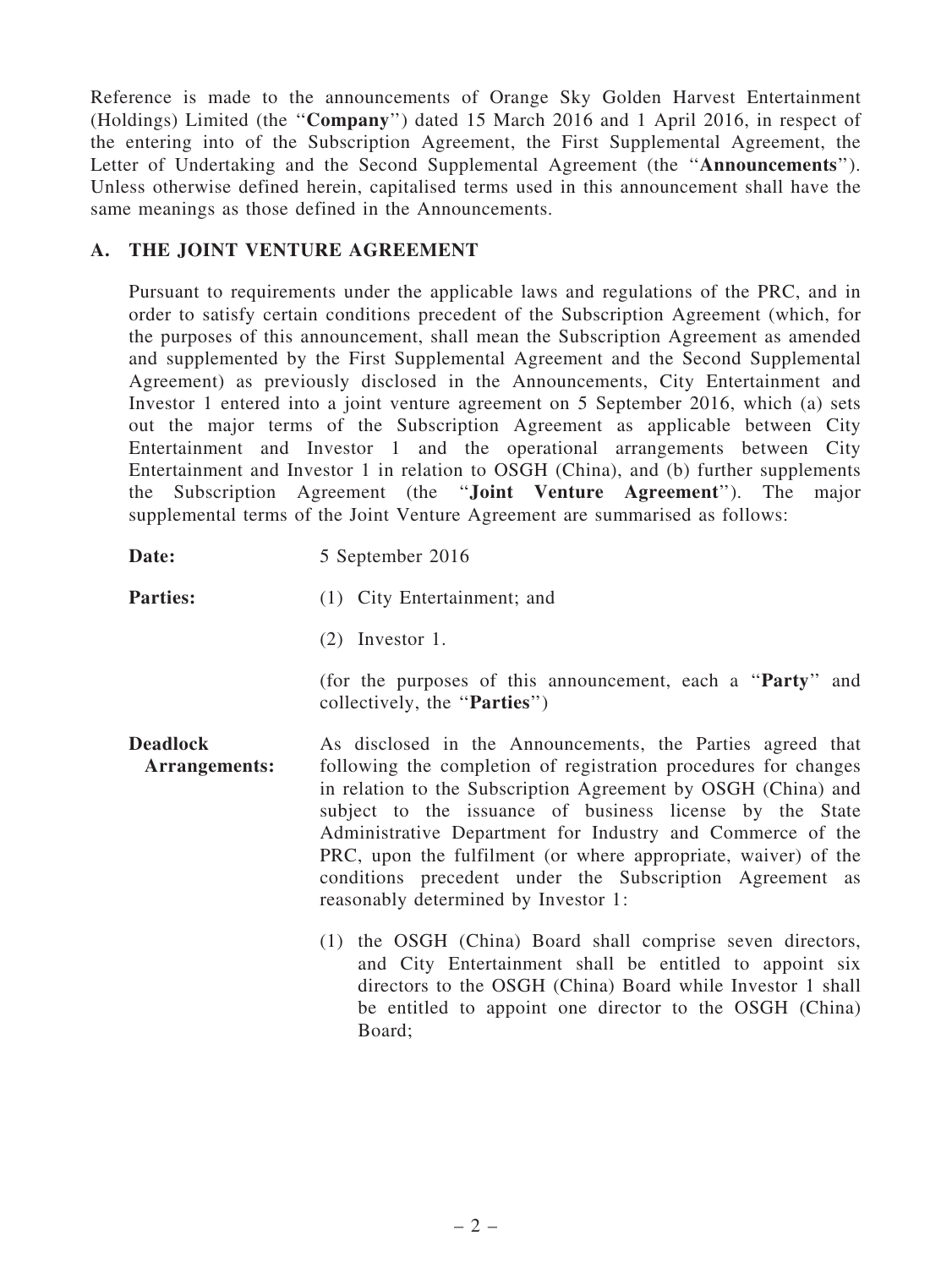- (2) the following key matters of OSGH (China), among others, shall be subject to approval of more than 70% of the OSGH (China) Board, including the approval of the director appointed to the OSGH (China) Board by Investor 1:
	- (a) any amendment to the articles of association of OSGH (China) or the Joint Venture Agreement;
	- (b) any increase or reduction in the registered capital of OSGH (China);
	- (c) any issuance or repurchase of securities, including the submission, suspension or termination of any Qualified IPO application by OSGH (China);
	- (d) any merger, consolidation, spin-off, reorganisation, of OSGH (China) and its material assets or any other consolidation by OSGH (China) (save in respect of the exercise of the repurchase options of City Entertainment pursuant to the Subscription Agreement, which, for the avoidance of doubt, shall not require the approval of the director appointed to the OSGH (China) Board by Investor 1);
	- (e) the approval of, and any material modification of OSGH (China)'s annual budget, capital expenditure plans, loans and business plans; and
	- (f) any appointment or change of auditors of OSGH (China).

In order to supplement the abovesaid arrangements, each of City Entertainment and Investor 1 agree that, in the event of a deadlock situation of the OSGH (China) Board (''Deadlock''):

- (a) Each Party shall have the right to provide written notice to the other Party (''Deadlock Notice''), requesting that the Parties convene within 10 Business Days of receipt of such Deadlock Notice to discuss how to resolve the Deadlock.
- (b) In the event that the Deadlock cannot be resolved within 10 Business Days of receipt of the Deadlock Notice, each Party shall forthwith refer the Deadlock to their respective members of senior management (and the date on which such referral is made, the "Referral Date"), and such members of senior management shall convene to discuss how to resolve the Deadlock.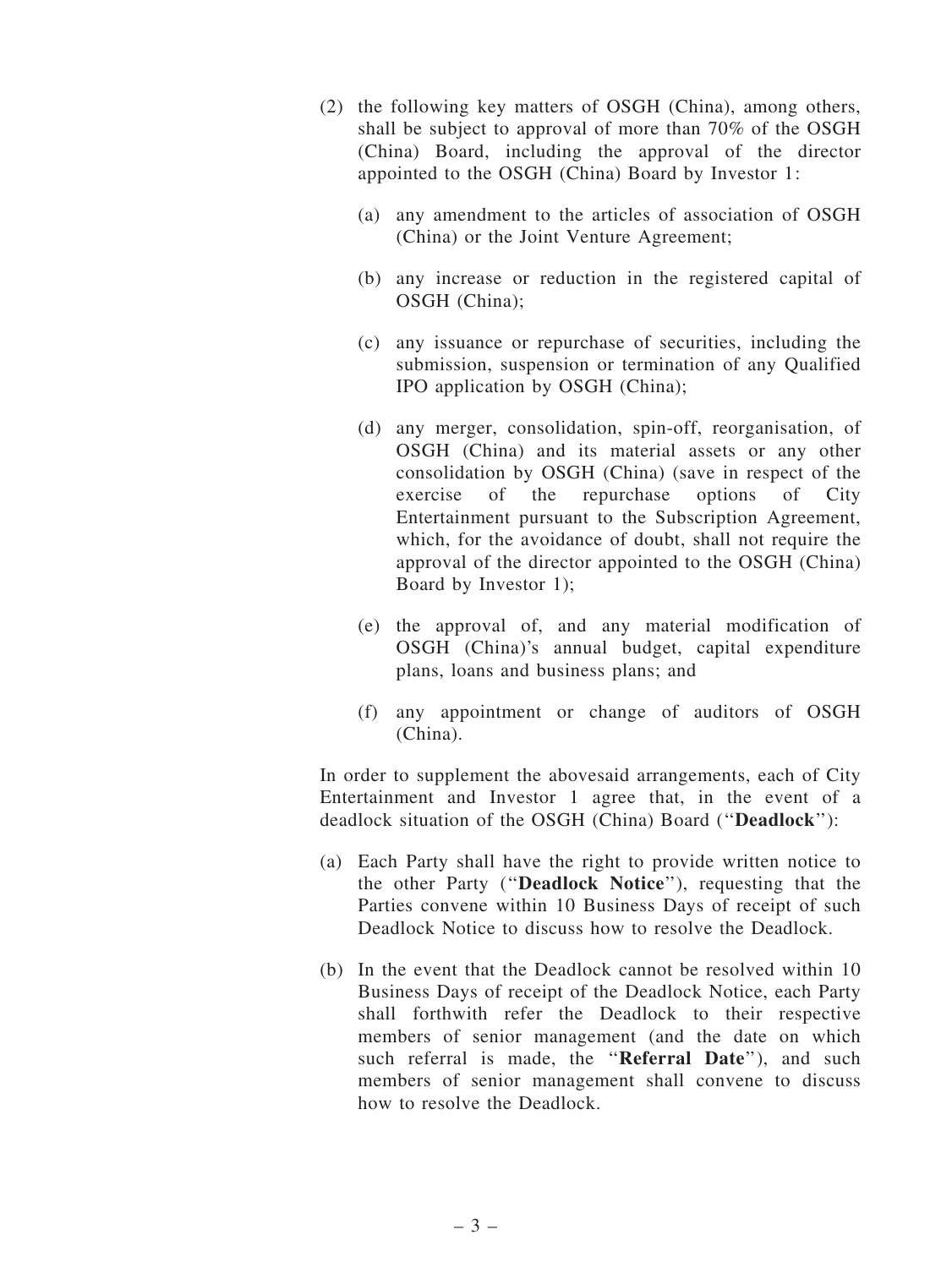- (c) In the event that the Deadlock cannot be resolved within 10 Business Days of the Referral Date:
	- (1) City Entertainment shall have the right to purchase all of the equity interest held by Investor 1 in OSGH (China) at such relevant time; and
	- (2) Investor 1 shall have the right to request that City Entertainment purchases all of the equity interest in OSGH (China) held by Investor 1 at such relevant time,

at a consideration being the sum of the following:

- (i) the declared but unpaid dividends of OSGH (China) to its shareholders, based on the portion of equity interest subscribed for by Investor 1 pursuant to the Subscription Agreement and still held by Investor 1 at the relevant time (which shall, in any event, not exceed RMB80 million); and
- (ii) the value of the equity interest held by Investor 1 at such relevant time, which shall represent the consideration paid by Investor 1 under the Subscription Agreement in respect of such equity interest (and shall not include the consideration sums paid for any equity interest in OSGH (China) that has been transferred by Investor 1 to another party), together with an interest of 11% per annum on such proportionate sums during the period between Completion and the date on which notice is provided by the relevant Party invoking their rights to purchase or require the purchase of the entire equity interest in OSGH (China) held by Investor 1 (as applicable),

(collectively, the ''Deadlock Arrangements'').

The Investors' Buy-back Options: The Parties agree that, in addition to the existing triggering events pursuant to which Investor 1 may exercise the Investors' Buy-back Options, in the event that, in respect of the financial year of 2018, the net profit of OSGH (China) (including nonrecurring gains and losses in line with the standards of the China Securities Regulatory Commission), which has been audited by an accountant firm licensed to engage in securities business, is negative, Investor 1 may also exercise the option to require City Entertainment to purchase the equity interest subscribed for by them pursuant to the Subscription Agreement (and which has not been transferred to another party) by delivery of written notice to City Entertainment within 10 Business Days.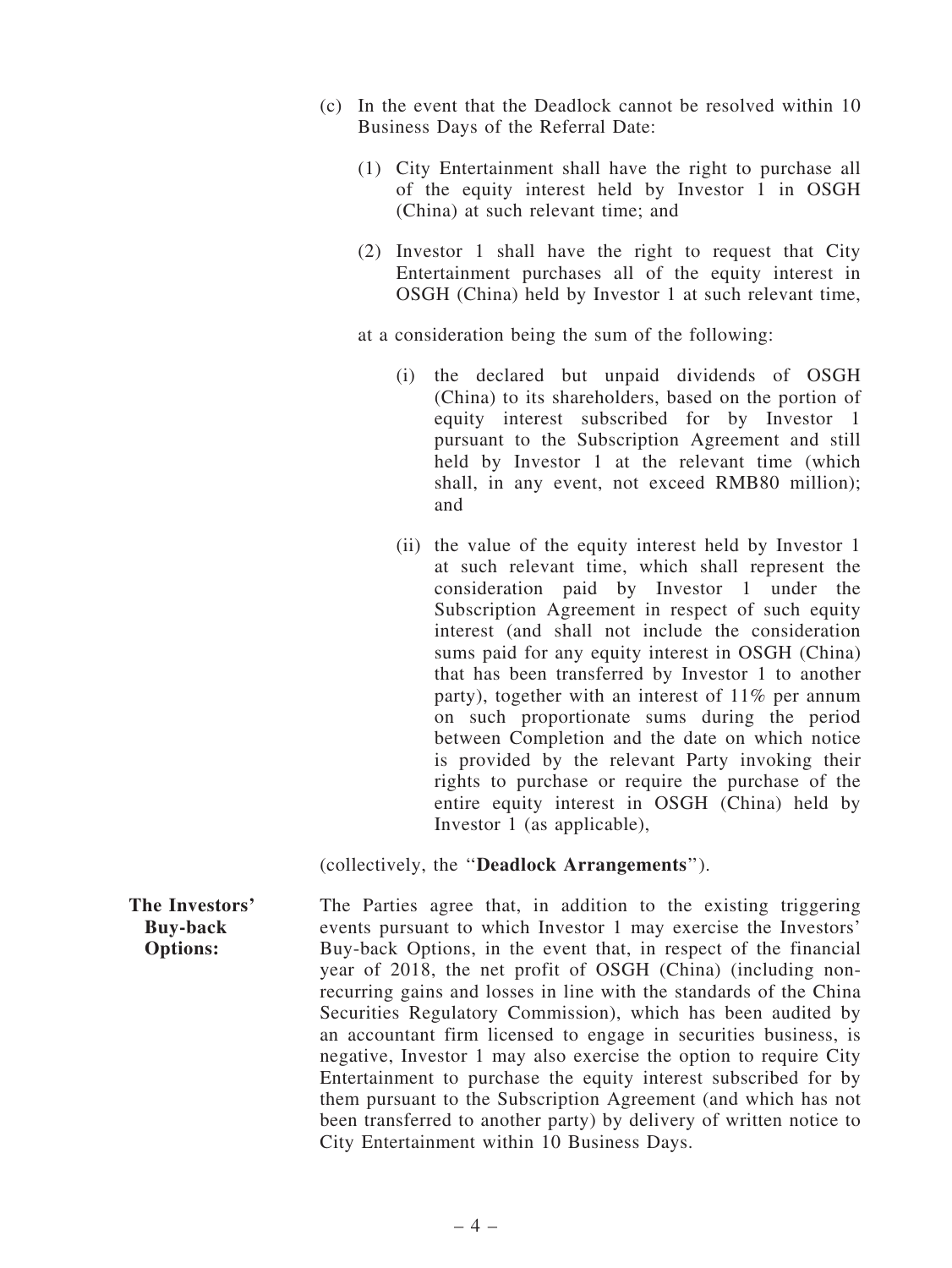## B. LISTING RULES IMPLICATIONS OF THE JOINT VENTURE AGREEMENT

Pursuant to the Joint Venture Agreement, the Group has the right to appoint six out of the seven directors of OSGH (China). As such, the Group will have control whether the rights under the Deadlock Arrangements may be invoked. Pursuant to Rule 14.75 of the Listing Rules, upon the acquisition or the grant of an option which is exercisable at the discretion of the Group, only the premium will be taken into consideration for the purpose of classification of notifiable transactions. The premium for the rights under the Deadlock Arrangements is nil.

The supplement to the Investors' Buy-back Options serves only to supplement the Investors' Buy-back Options without altering the maximum estimated consideration that would be payable pursuant to the exercise of such options.

As the Subscription Agreement has already been approved by way of written shareholders' approval under Rule 14.44 of the Listing Rules, no circular will be issued to the shareholders of the Company in connection with the entering into of the Joint Venture Agreement.

#### C. REASONS FOR ENTERING INTO THE JOINT VENTURE AGREEMENT

The Joint Venture Agreement was entered into pursuant to the relevant legal and regulatory requirements under the applicable laws of the PRC, and in order to satisfy certain conditions precedent of the Subscription Agreement.

With respect to the Deadlock Arrangements, the Board is of the view that such provisions are commonly found in joint venture agreements of similar size and nature, and that the addition of such provision would provide certainty of resolution in the situation of deadlock, as well as limit the time period during which OSGH (China)'s operations could be affected by a deadlock situation.

With respect to the supplement to the Investors' Buy-back Options, in order to achieve a Qualified IPO within the next three to four years from the date of the Subscription Agreement (the failure of which will give rise to the right to Investor 1 to exercise New Investor Buy-back Option), OSGH (China) must record an operating net profit during the financial year of 2018. As such, if OSGH (China) fails to record an operating net profit during the financial year of 2018, the Board is of the view that it would be mutually beneficial to the Group and Investor 1 to allow Investor 1 to exit from the joint venture at an earlier time, which will not only allow the Group to fully direct the business development of OSGH (China) as considered appropriate at such relevant time, but also reduce the amount that is payable by the Group to Investor 1 under the Investors' Buy-back Options (as and when compared the consideration that is payable by the Group to Investor 1, if Investor 1 exercises its right at the end of the option period).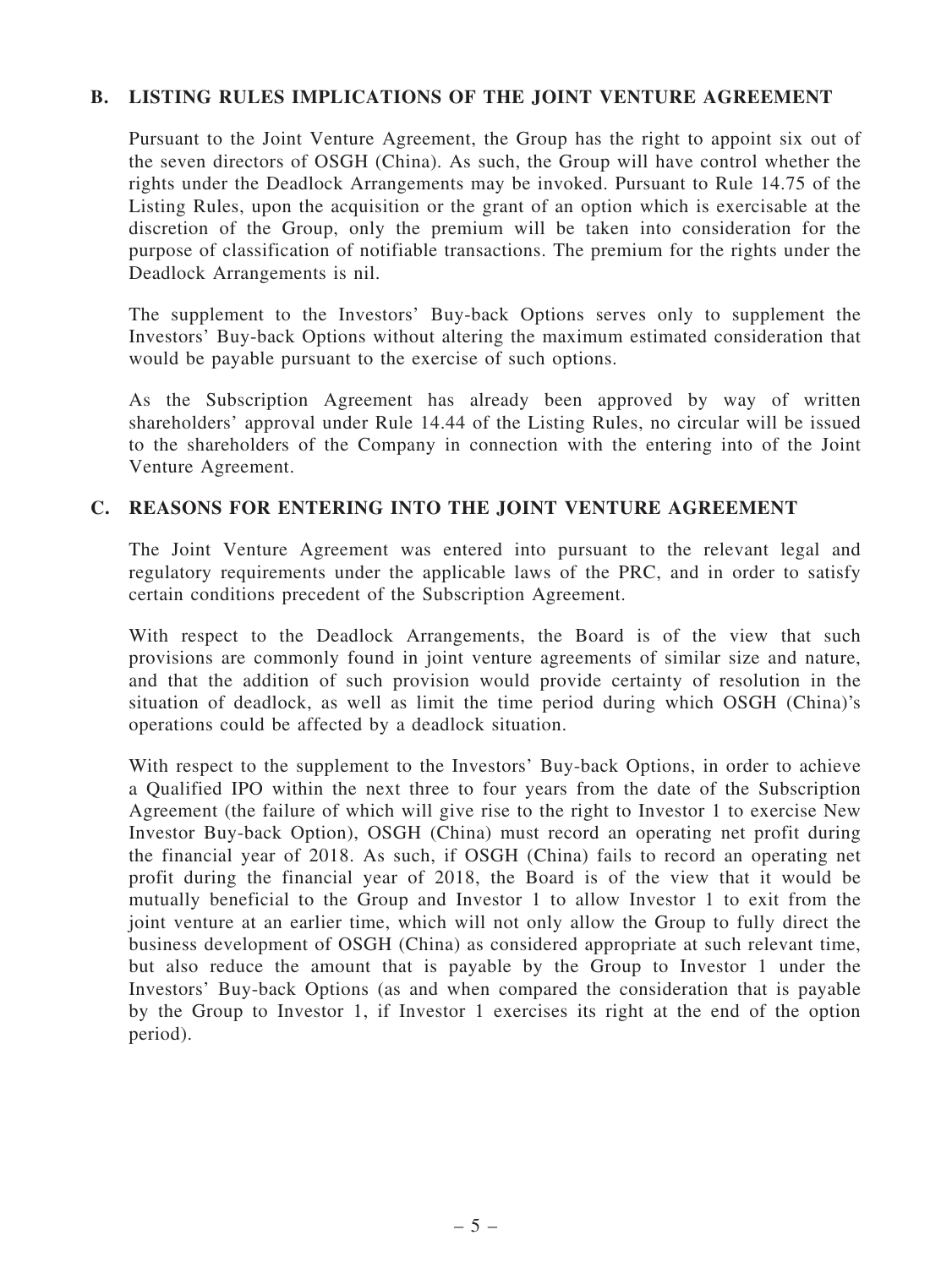## D. THE TERMINATION OF THE RIGHTS AND OBLIGATIONS OF INVESTOR 2 AND INVESTOR 3 UNDER THE SUBSCRIPTION AGREEMENT

#### (1) Termination Notice

As disclosed in the Announcements, pursuant to the Second Supplemental Agreement, it was agreed by City Entertainment, OSGH (China) and Investor 2 that, within 180 calendar days following the date of execution of the Subscription Agreement, Investor 2 on the one hand, and City Entertainment and OSGH (China) on the other hand, may by notice, unilaterally terminate all of its rights and obligations under the Subscription Agreement, without any claim or liability towards the other parties (a ''Termination Notice'').

On 5 September 2016, City Entertainment and OSGH (China) delivered a Termination Notice to Investor 2, thereby terminating all of the rights and obligations of City Entertainment and OSGH (China) towards Investor 2 under the Subscription Agreement without any claim or liability towards Investor 2.

## (2) The Third Supplemental Agreement

On 5 September 2016, Investor 3, City Entertainment and OSGH (China) entered into a third supplemental agreement to the Subscription Agreement (the ''Third Supplemental Agreement''), whereby, among other things, it was agreed that,

- (a) all of the rights and obligations of Investor 3 shall be terminated from the date of such Third Supplemental Agreement; and
- (b) each of City Entertainment, OSGH (China) and Investor 3 may not seek any claims (including any claims for damages, liability and compensation) on the basis of the matters set out in sub-paragraph (a) above.

## E. LISTING RULES IMPLICATIONS OF THE TERMINATION NOTICE AND THE THIRD SUPPLEMENTAL AGREEMENT

This announcement is made by the Company pursuant to Rule 14.36 of the Listing Rules, as the entering into of the Third Supplemental Agreement and the delivery by City Entertainment and OSGH (China) of the Termination Notice to Investor 2 constitutes a variation to the terms of the transactions previously announced in the Announcements.